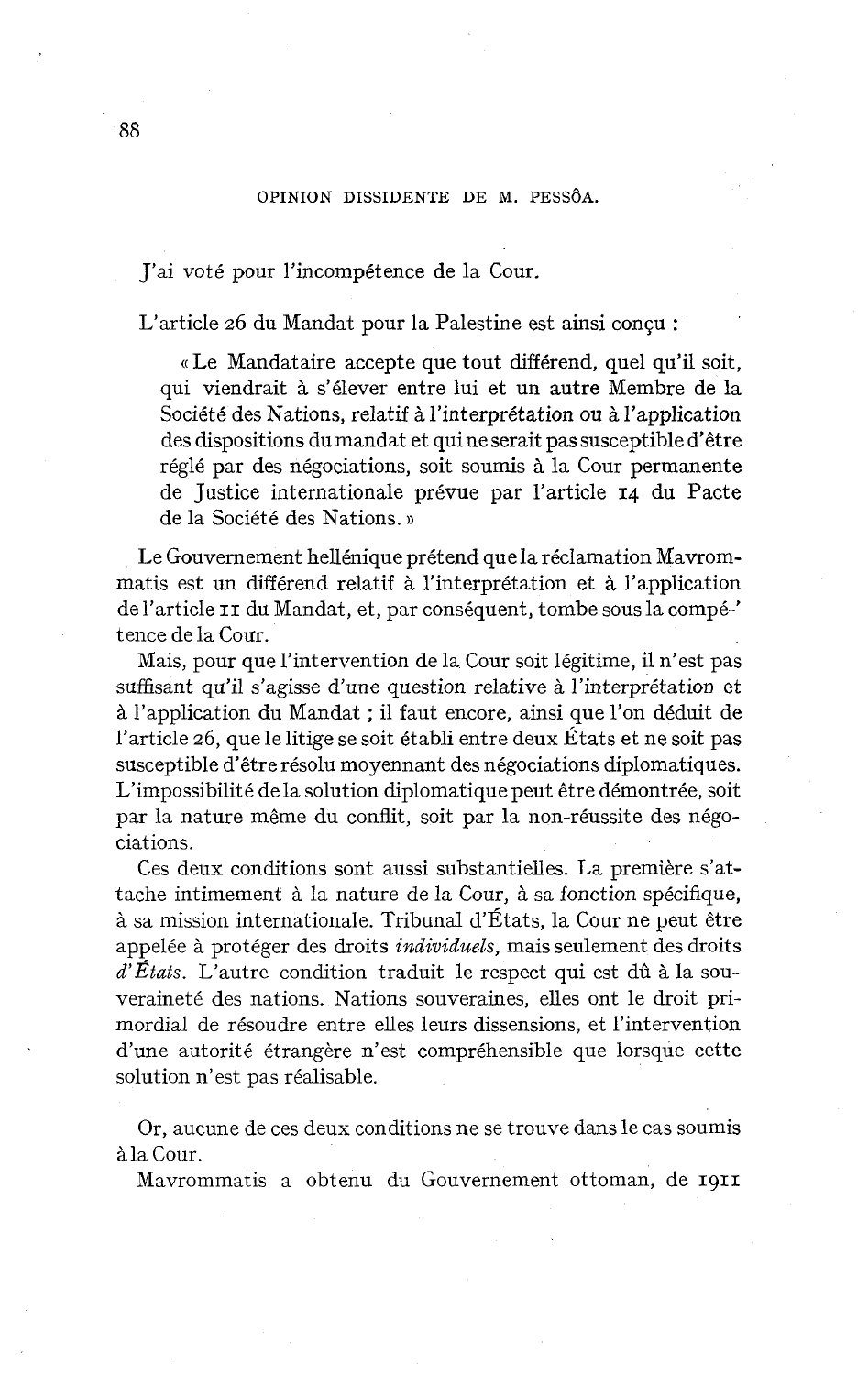## DISSENTING OPINION BY M. PESSÔA.

*[Translation.]* 

1 have expressed my vote to the effect that the Court has no jurisdiction in this suit.

Article 26 of the Mandate for Palestine runs as follows :

"The Mandatory agrees that, if any dispute whatever should arise between the Mandatory and another Member of the League of Nations relating to the interpretation or the application of the provisions of the Mandate, such dispute, if it cannot be settled by negotiation, shall be submitted to the Permanent Court of International Justice provided for by Article 14 of the Covenant of the League of Nations.''

The Greek Government maintains that the Mavrommatis claim is a dispute relating to the interpretation and the application of Article II of the Mandate, and therefore falls within the jurisdiction of the Court.

But, in order that it shall be legitimate for the Court to deal with a question, it is not sufficient that it beonerelatingto theactual interpretation and the application of the Mandate ; it is further necessary, as follows from Article 26, that the dispute shall have arisen between two States and that it cannot be settled by diplomatic negotiations. Such diplornatic settlement may be shown to be impossible either by the nature of the dispute itself or by the failure of the negotiations.

These two conditions are also substantial. The first is closely related to the nature of the Court, to its particular duties and to its international mission. The Parties which may appear before the Court being States, it cannot be called upon to protect the rights of *individuals,* but only those of *States.* The other condition gives expression to the respect due to the sovereignty of nations. As being sovereign they have the fundamental right to settle their disputes between themselves, and the interposition of an outside authority is only understandable when the former solution cannot be arrived at.

Neither of these two conditions **is** fulfilled by the suit submitted to the Court.

Mavrommatis obtained from the Ottoman Government, between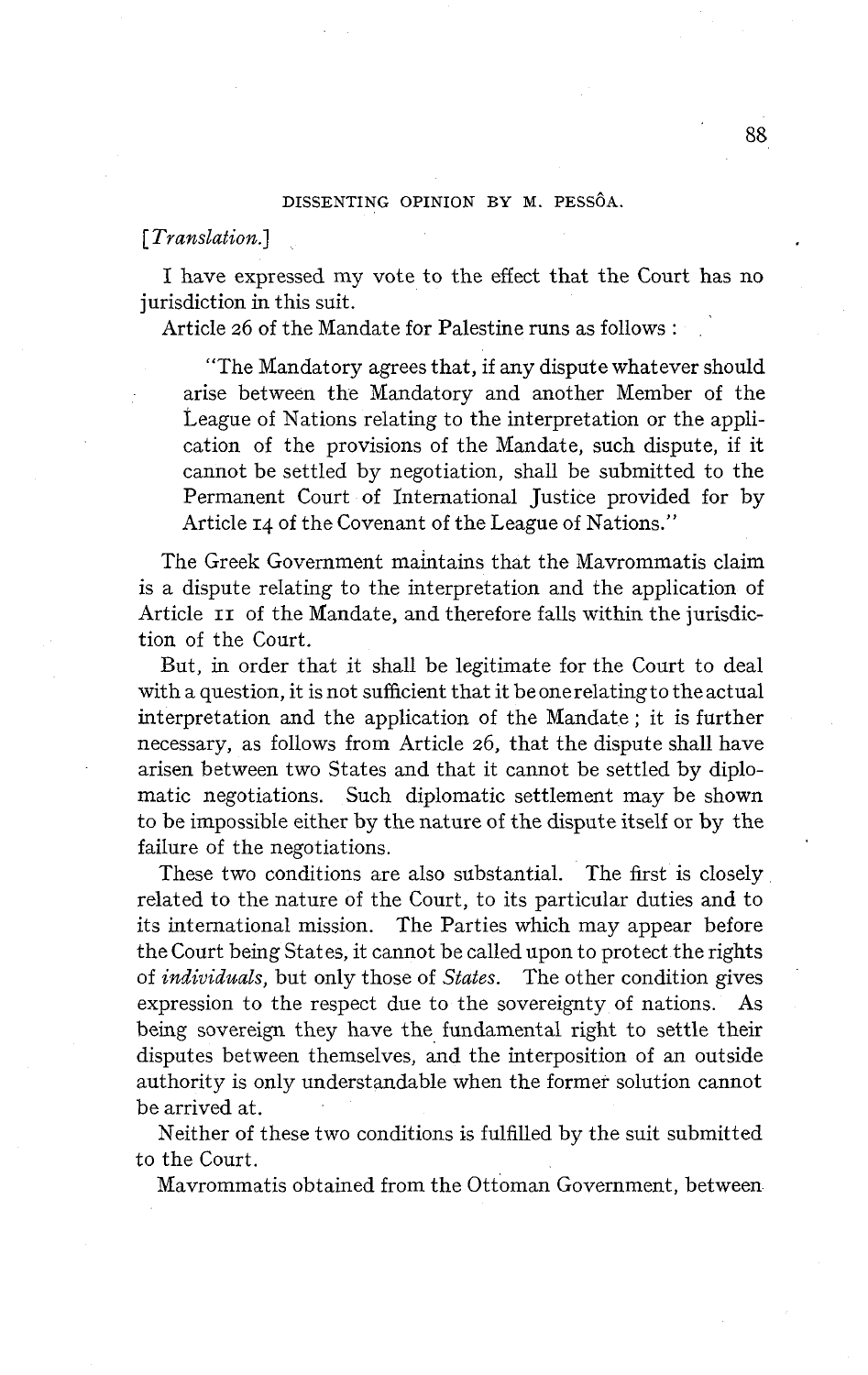#### 80 ARRÊT  $N^{\circ}$  2.  $\longrightarrow$  OPINION DISSIDENTE DE M. PESSÔA

à 1914, certaines concessions et prétend que, en 1921, le Gouvernement britannique, en sa qualité de Mandataire dans la Palestine, les a violées. Mavrommatis a réclamé ; et, depuis lors, il a débattu *personnellement et directement* ses droits avec le Gouvernement anglais.

Ce n'est que le 22 décembre 1922 que le Gouvernement hellénique intervient. Mais il intervient . . . . dans quel but ? Pour faire sienne la réclamation Mavrommatis et négocier sa solution ? Nullement ; il intervient à peine pour transmettre au Foreign Office une lettre de Mavrommatis dans laquelle, après avoir fait au Gouvernement grec un récit minutieux de ses réclamations, il se disait disposé à faire appel à la Société des Nations.

En voici la preuve :

« *I am therefore obliged to appeal to the Tribunal of the League of Nations* provided for by Article 311 and 312 of the Treaty together with the first paragraph of Article 287, *and to pray to take the necessary steps to bring my case before the Competent Authority*  so that, as soon as possible, consideration may be given to my request. »

> (Lettre de l'Agent hellénique au Greffier de la Cour, en date du 26 mai, page 6.)

Le Foreign Office répondit que l'affaire se trouvant confiée au ministère des Colonies, il serait bien plus facile et plus rapide de traiter directement avec lui :

(( . . . . **1** understand that the Colonial Office are still in correspondence with this gentleman's Solicitors in this matter.

((In the circumstances *it appears to me quite unnecessary for this Department to intervene, as matters can be settled much more expeditiously and satisfactorily by means of direct discussion between the Colonial Ogice and M. Mavrommatis' solicitors,* who are parties principally concerned and who possess first-hand knowledge of the points at issue. » ( *Idem,* page *8.)* 

Et c'est tout.

Jusqu'ici, il n'y a donc pas eu de négociations entre les deux États.

Après cette date, il y eut encore deux interventions du Gouvernement grec.

La première, c'est la lettre du 27 janvier 1923. Mais, dans cette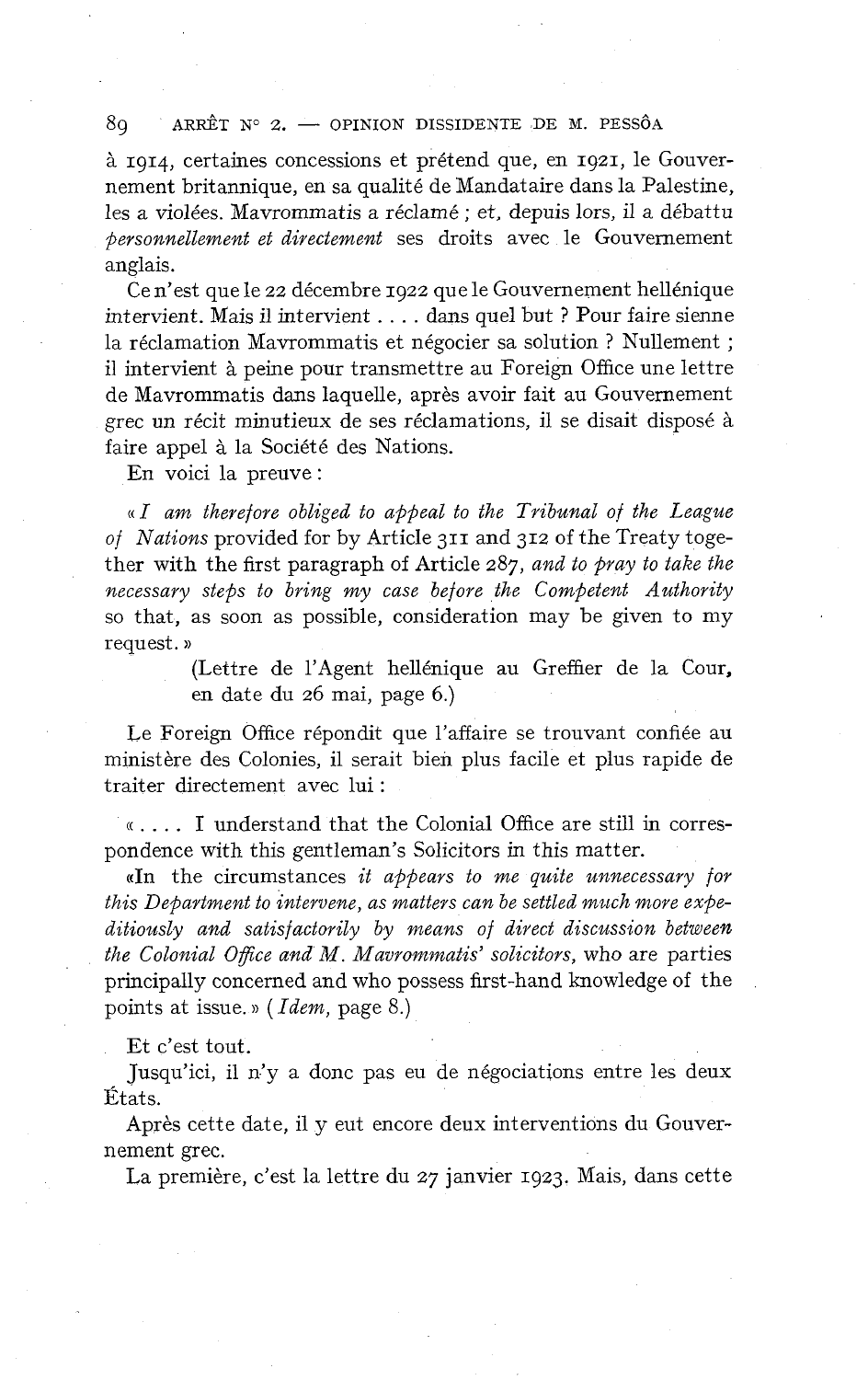#### JUDGMENT No. 2. - DISSENTING OPINION BY M. PESSÔA 80

1911 and 1914, certain concessions, and he maintains that, in 1921, the British Government as Mandatory in Palestine violated these. Mavrommatis protested, and from that moment onwards he discussed the question of his rights *personally and directly* with the British Government.

It was only on December zznd, 1922, that the Greek Govemment intervened. But for what purpose did it intervene ? To espouse the Mavrommatis claim and to negotiate for its settlement ? By no means ; it merely intervened for the purpose of forwarding to the Foreign Office a letter of Mavrommatis in which the latter, after giving the Greek Government a detailed statement of his claim, declared that he was inclined to appeal to the League of Nations.

Here is the proof of this :

" *I am therefore obliged to appeal to the Tribunal of the League of Nations* provided for by Article 311 and 312 of the Treaty together with the first paragraph of Article 287, *and to pray to take the necessary steps to bring my case before the Competent Authority,*  so that, as soon as possible, consideration may be given to my request".

> (Letter from the Greek Agent to the Registrar of the Court, dated May 26th.)

The Foreign Office replied that as the matter was in the hands of the Colonial Office, it would be much simpler and more speedy to deal direct with that Office :

"1 understand that the Colonial Office are still in correspondence with this gentleman's solicitors in this matter.

"In the circumstances *it appears to me quite unnecessary for this* Department to intervene, as matters can be settled much more expe*ditiously and satisfactorily by means of direct discussion between the Colonial Ofice and M. Mavrommatis' solicitors,* who are parties principally concerned and who possess first-hand knowledge of the points at issue." *(Ib.,* page 8.)

And that is all.

Up to this point then there had been no negotiations between the two States.

After this date two further steps were taken by the Greek Government.

The first was the letter of January 27th, 1923. But in this letter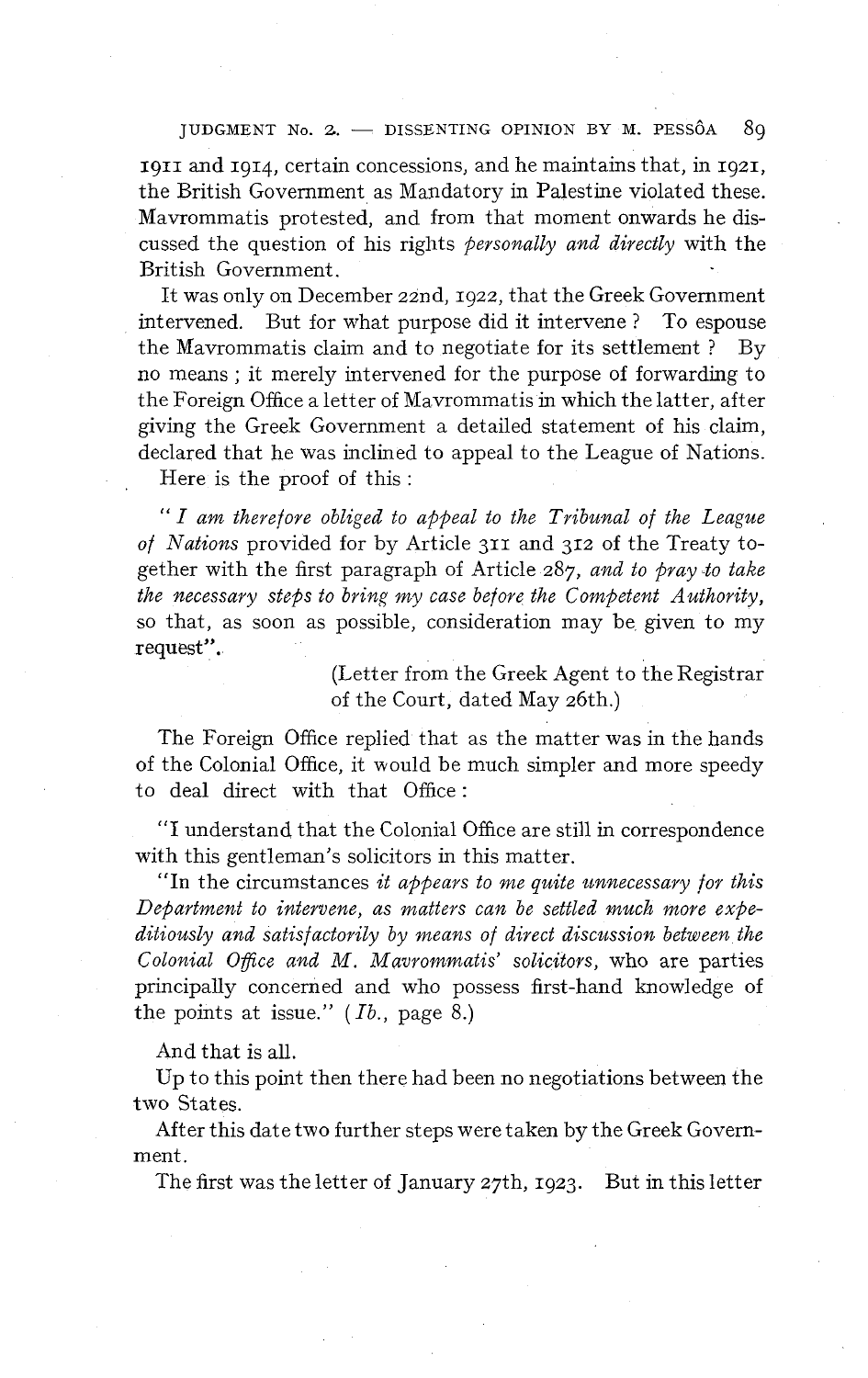#### $QO$ ARRÊT Nº 2. - OPINION DISSIDENTE DE M. PESSÔA

lettre, la Grèce n'expose pas encore sa prétention ; elle ne discute pas non plus les raisons opposées par l'Angleterre ; elle se borne à demander au Gouvernement britannique quel est son avis au sujet des réclamations Mavrommatis :

« After these explanations 1 hope you will be able to kindly see your way to inform me *what is the view of His Majesty's Government on the matter,* and venture to hope that a *settlement* will be possible in the near future. » ( *Idem,* page *8.)* 

L'autre intervention est la lettre du 26 janvier **1924.** On croit que, cette fois, le Gouvernement hellénique va déclarer qu'il prend sur lui la défense de son ressortissant et énumérer ses titres, prouver ses droits, discuter les raisons du ministère des Colonies . . . . Rien de cela ; la Grèce persiste encore à demander l'avis du Gouvernement britannique et porte à sa connaissance que les avocats de Mavrommatis (les avocats de Mavrommatis et non pas le Gouvernement hellénique) suggèrent l'idée d'un tribunal d'arbitrage :

 $\kappa$  In these circumstances, I should be grateful to you if you *could see your way to letting me know the views of His Majesty's Government on the matter, and whether, in their opinion, M. Mavrommatis' claim could not be satisfactorily met.* 

((1 have the honour to add *that M. Mavrommatis' solicitors suggested that he would be prepaved to submit-should* such a course be agreeable to His Majesty's Government-the examination *of the matter to a Court of Arbitration.* » *(Idem,* page IO.)

Jusqu'ici, nous n'avons encore, par conséquent, aucun différend ni aucune négociation entre États.

Continuons.

L'Angleterre répondit le r<sup>er</sup> avril que son intention était de reconnaître les droits de Mavrommatis en ce qui concerne le contrat de Jérusalem, mais non pas les concessions de Jaffa et du Jourdain. Et elle exposa ses raisons. On devait s'attendre à ce que, la curiosité du Gouvernement grec satisfaite, les intentions du Gouvernement britannique connues, la Grèce se décidât enfin à dire aussi ce qu'elle en pensait, à déduire ses fondements de droit ou d'équité et à réfuter ceux qui lui étaient opposés. Il est possible que, devant ces fondements, le Gouvernement anglais eût décidé, sinon d'abandonner les siens, tout au moins de les modifier. Que de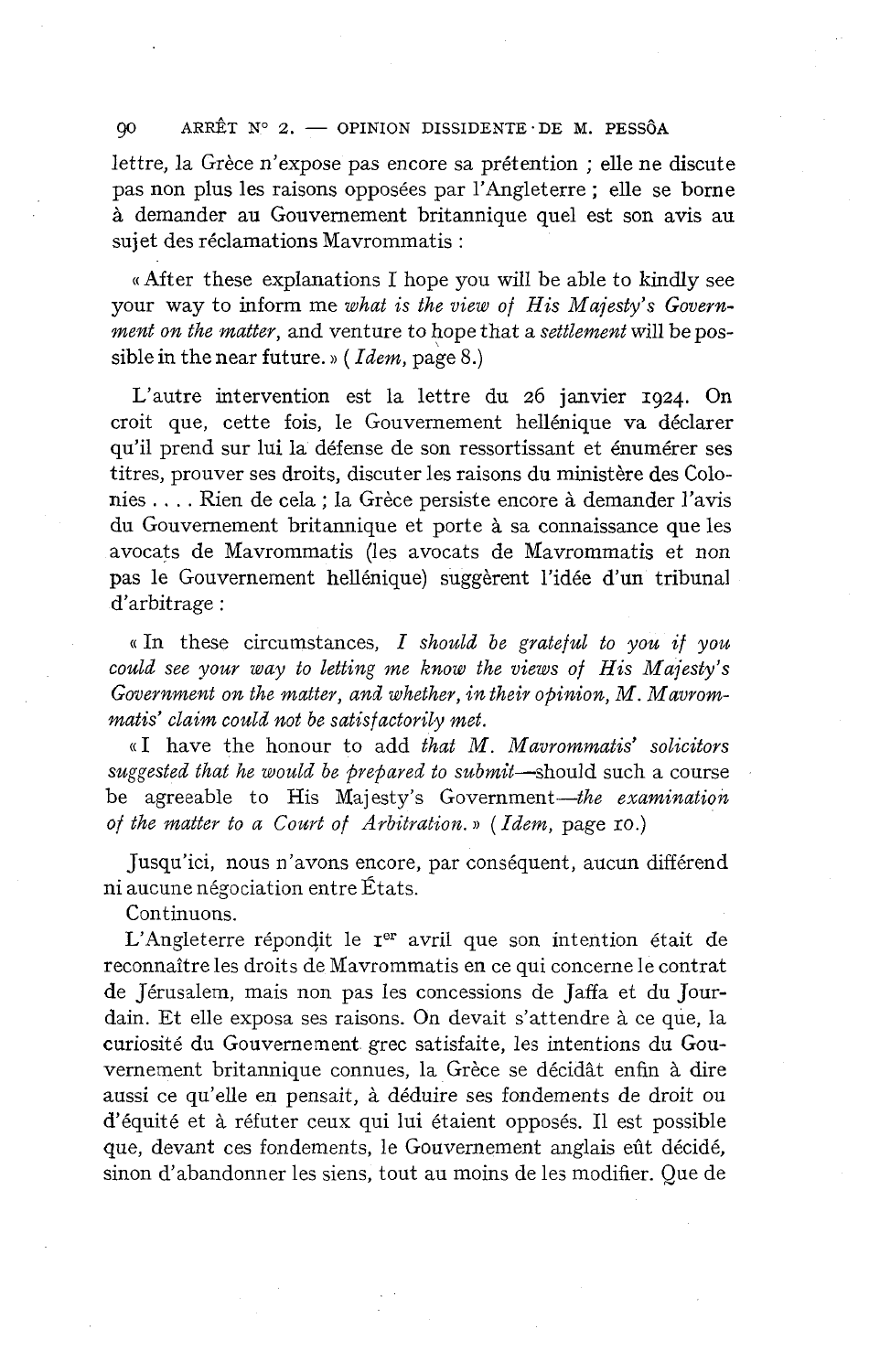IUDGMENT No. 2. - DISSENTING OPINION BY M. PESSÔA  $00$ 

Greece does not yet put forward its claim ; nor yet does it discuss the reasons alleged against this claims on behalf of Great Britain ; it. merely asks the British Govemment what is its opinion with regard to the Mavrommatis claims :

"After these explanations 1 hope you will be able to kindly see your wayto inform me *what is theview of His Majesty's Government on the matter,* and venture to hope that a *settlement* will be possible in the near future." (Ib., page 8.)

The other step is constituted by the letter of January 26th, **1924.** This time it might be expected that the Greek Government was going to state that it undertook the defence of its national, to set out his titles and to prove his rights ; to discuss the reasons put forward by the Colonial Office. Not so ; Greece still persists in asking the opinion of the British Government and informs it that Mavrommatis' solicitors (Mavrommatis' solicitors and not the Greek Government) suggest recourse to a Court of Arbitration :

"In these circumstances, I *should be grateful to you if you could see your way to letting me know the views of His Majesty's Government on the matter and whether, in their opinion, M. Mavrommatis' claim could not be satisfactorily met.* 

"I have the honour to add *that M. Mavrommatis' solicitors suggested that he would be prepared to* submit-should such a course be agreeable to His Majesty's Government— *the examination of the matter to a Court of Arbitration."* (Ib., page IO.)

Thus we have so far no dispute and no negotiations between States.

Let us go further.

Great Britain, on April 1st replied that its intention was to recognize M. Mavrommatis' rights as far as concerned the Jerusalem contract, but not the Jaffa or the Jordan concessions; andit stated its reasons. It might be expected that once the Greek Government's curiosity was satisfied, the British Government's intention having been made known, Greece would also at length decide to state what she thought of the matter, to set forth her arguments in law and in equity and to refute those of her opponent. It is possible that in the face of these arguments the British Government would have . decided either to abandon its own Case or at any rate to modify it.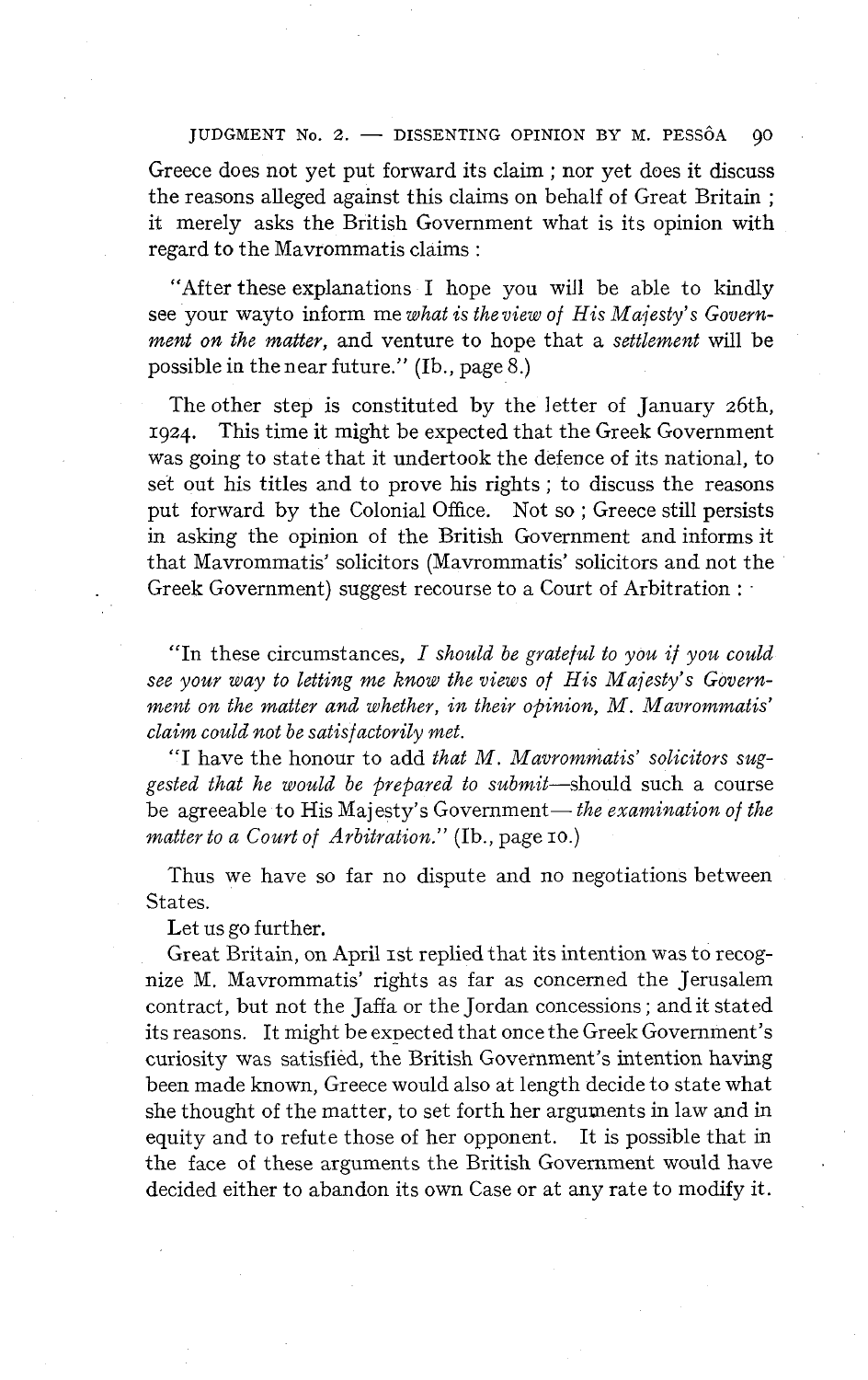### ARRÊT N° 2. - OPINION DISSIDENTE DE M. PESSÔA  $QI$

fois, pour des motifs de courtoisie ou pour des considérations d'une autre espèce, une nation fait à une autre des concessions qu'elle ne ferait pas à un ressortissant de cette dernière !

Eh bien ! une fois encore, la Grèce n'a rien dit sur sa manière de considérer les concessions Mavrommatis ; elle n'a formulé non plus aucune prétention à ce sujet ; elle a tout simplement écrit une lettre au Gouvernement anglais pour lui annoncer qu'elle allait le traduire devant la Cour internationale de Justice !

Voilà les faits. Sera-t-il possible d'affirmer devant leur évidence qu'il y a eu *un diférend* entre la Grèce et l'Angleterre sur les concessions Mavrommatis et que, pour le résoudre, il y a eu *des négociations* entre les deux Gouvernements ?

La négociation, c'est le débat, le discussion entre des représentants d'intérêts contraires, discussion en laquelle chacun présente ses raisons et conteste celles de l'autre. Or, qu'on me montre un document, un seul, où la Grèce ait exposé ses prétentions, en en alléguant les raisons justificatives. Il n'existe point. Qu'on me dise, au moins, quelles sont ces prétentions, quelles sont ces raisons ? Personne ne le sait.

Il est certain que le Droit international n'établit pas de formules protocolaires pour les négociations ; mais, pour en reconnaître l'existence, il exige naturellement qu'elles aient eu lieu sous une forme quelconque. Or, dans le cas actuel, nous ne nous trouvons pas devant des négociations qui aient eu une forme quelconque : nous sommes devant la complète absence de négociations.

On doit remarquer encore que, *ex vi* de l'article *26* du Mandat, pour que la question appartienne au domaine de la Cour, il ne suffit pas qu'il y ait eu des négociations entre les deux Gouvernements ; il est encore indispensable ou que le conflit, par sa propre nature, ne soit pas susceptible d'une solution diplomatique, ou, dans le cas contraire, que les négociations n'aient pas réussi. L'exigence de ces négociations est, ainsi que je l'ai déjà fait noter, un hommage rendu à la souveraineté des nations. Le principe, c'est que tous les différends doivent être résolus entre les nations intéressées ellesmêmes. L'autorité de la Cour ne peut intervenir que lorsque cette solution est reconnue comme impossible.

Or, le litige n'est évidemment pas de ceux qui ne puissent être décidés par la voie diplomatique, et, en admettant que des négociations aient eu lieu, où trouve-t-on la preuve quecette impossibilité se soit manifestée ?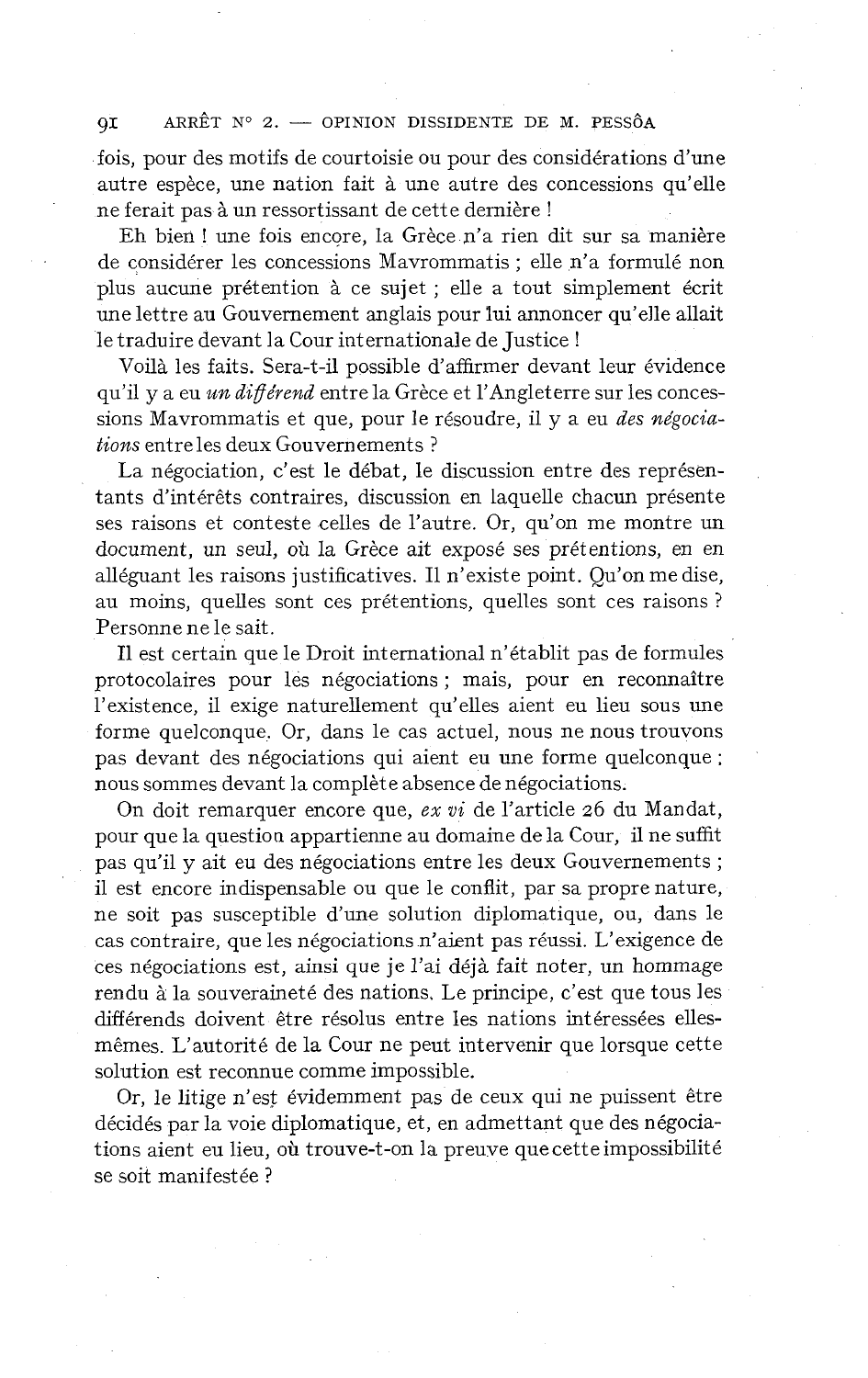JUDGMENT No. 2. - DISSENTING OPINION BY M. PESSÔA  $QI$ 

How many times has it happened that for reasons of courtesy or other considerations one nation has made to another concessions which it would not make to a national of such other State!

Well, once again Greece said nothing as to her view of the Mavrommatis concessions ; nor did she formulate any claim on the subject ; she simply wrote a letter to the British Government announcing that she intended to sue that Government before the International Court of Justice !

Such are the facts. Having regard to them, can it be asserted that there was a *dispute* between Greece and Great Britain in regard to the Mavrommatis concessions, and that, for the purpose of settling it, negotiations tookplace between the two Governments ?

Negotiation consists of debate or discussion between the representatives of rival interests, discussion during which each puts forward his arguments and contests those of his opponent. Now, I ask to be shown a single document in which Greece stated its claim and put forward its arguments in support. There is not one. 1 ask to be told at least what these claims and what these reasons are. Nobody knows.

There is no doubt that International Law lays down no protocol or formulae for *negotiations;* but in order that the existence of negotiations may be recognized, it naturally requires that they shall have taken place in some form or other. In the present case we have not before us any negotiations that have taken place in any form whatever. There is a complete absence of negotiations.

It must further be remarked that under Article 26 of the Mandate, the mere fact that negotiations have taken place between the two Governments does not suffice to bring a question within the jurisdiction of the Court ; it is further indispensable that either the conflict from its very nature cannot be settled by negotiation or else that negotiations shall have failed. The fact of requiring such negotiations is, as 1 have already stated, a tribute to the sovereignty of nations ; the principle is that all disputes shall be settled between the nations concerned themselves. The Court can only interpose its authority when such solution is recognized as impossible.

Now the dispute is clearly not one which cannot be settled through diplomatic channels ; and even if it be admitted that negotiations have taken place, where is to be found the proof that such a settlement has been found impossible ?

/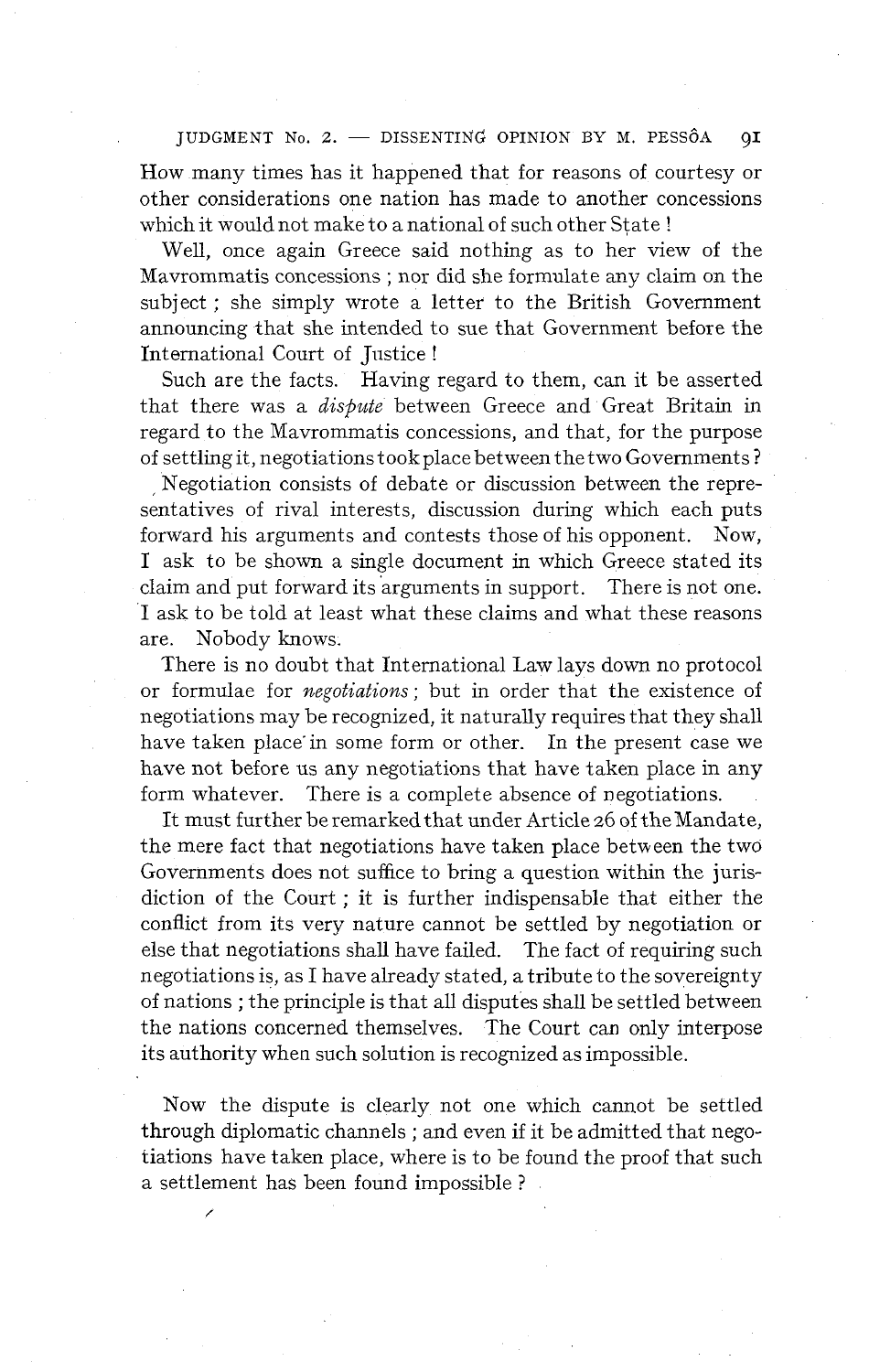#### ARRÊT N° 2. - OPINION DISSIDENTE DE M. PESSÔA  $Q2$

On dit que l'Angleterre, dans sa réponse au Gouvernement grec, a tout de suite déclaré que sa manière de considérer l'affaire était irréductible.

Qu'on m'excuse . . . . mais cela n'est pas exact. L'Angleterre a dit qu'elle reconnaissait les droits de Mavrommatis en ce qui concerne Jérusalem ; qu'elle n'était pas à même *(prepared,* dit le texte anglais) de reconnaître la concession de Jaffa, et qu'elle niait celle du Jourdain. La seule réclamation qu'elle a contestée d'une manière positive, fut donc celle du Jourdain ; et même dans ce cas, elle se basait sur l'inexistence d'un document ; elle changerait peutêtre d'avis, si ce document lui était présenté :

(( *The Jerusalem concessions,* as M. Mavrommatis' solicitors have been informed, are the only ones which His Majesty's Govern*ment are prepared* to *recognize,* subject to the production of the original signed copies of the documents and to their being found in order, since they alone arose out of an agreement entered into

with the Ottoman Government before October 29th,  $1914...$ <br>
« The Jaffa concessions were signed at a date subsequent to October zgth, **1914,** and, as M. Mavrommatis has already been informed, His Majesty's Govemment are not prepared to recognize that he possesses any right in respect of them . . . .

(( In regard to the third group, the Jordan concessions, no concessionary contract was actually completed or signed and M. Mavrommatis has already been informed that His Majesty's Govemment do not recognize he has any rights in this area whatsoever. )) ( *Idem,*  pp. 12-13.)

Où trouve-t-on, alors, l'opposition irréductible de l'Angleterre ?

Devant les faits que je viens d'exposer, il me semble évident que l'affaire Mavrommatisn'est nullement un litige entre deux États.

La Grèce a le droit de prendre à sa charge les réclamations de ses ressortissants et cela est, à mon avis, suffisant pour donner à la réclamation Mavrommatis un caractère international; mais la vérité, c'est que la Grèce, *jusqu'au moment où elle s'est présentée devant la Cour,* n'avait dit ni ce qu'elle pensait ni ce qu'elle désirait en ce qui concerne les concessions Mavrommatis ; elle n'avait ni expliqué la nature de ces concessions, ni dit la valeur et l'étendue qu'elle leur accordait ; elle n'avait dit non plus les raisons juridiques qui les protègent ni montré la non-raison de l'opposition anglaise.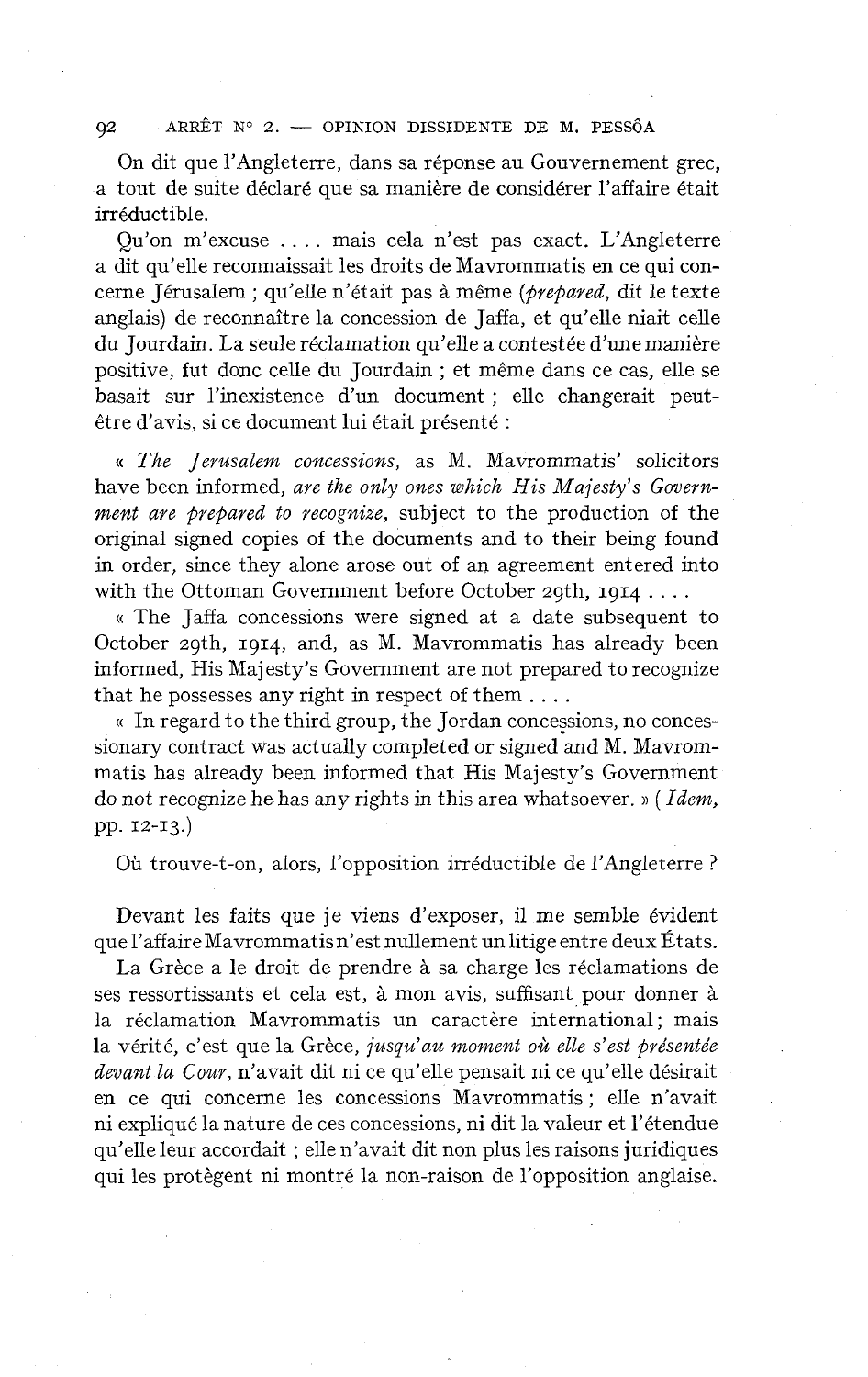JUDGMENT No. 2. - DISSENTING OPINION BY M. PESSÔA  $Q2$ 

It is said that Great Britain, in her reply to the Greek Government, at once declared that her views on the matter were capable of no modification.

1 beg to be excused if 1 state that this is not correct. Great Britain said that she recognized Mavrommatis' rights as far as concerned Jerusalem ; that she was not prepared to recognize the Jaffa concession and that she denied the existence of the Jordan concession. The only claim which she definitely rejected was therefore the Jordan one ; and even in this case she relied on the absence of a document ; she would perhaps change her opinion if this document was presented to her :

" *The Jerusalem concessions,* as M. Mavrommatis' solicitors have been informed, *are the only ones which His Majesty's Governrnent are prepaved to recognize,* subject to the production of the original signed copies of the document and to their being found in order, since they alone arose out of an agreement entered into with the Ottoman Government before October 20th, 1914....

"The Jaffa concessions were signed at a date subsequent to October zgth, 1914, and, as M. Mavrommatis has already been informed, His Majesty's Government are not prepared to recognize that he possesses any right in respect of them . . . .

"In regard to the third group, the Jordan concessions, no concessionary contract was actually completed or signed and M. Mavrommatis has already been informed that His Majesty's Government do not recognise that he has any rights in this area whatsoever."  $(Ib., pp. 12—13.)$ 

Where is the insurmountable opposition of Great Britain to be found ?

In view of the facts which 1 have stated, it seems clear to me that the Mavrommatis affair is in no way a dispute between two States.

Greece is entitled to bring claims on behalf of its nationals, and that is in my opinion sufficient to give to the Mavrommatis claim an international character ; but the truth is that Greece, *up to the tirne when it applied to the Couvt,* had not said what it thought or what it wanted as regards the Mavrommatis concessions ; it had neither explained the nature of these concessions nor stated what were, in its opinion, their importance or their extent ; it had further put forward no arguments in law to uphold them nor had it shown the weakness of the British opposition.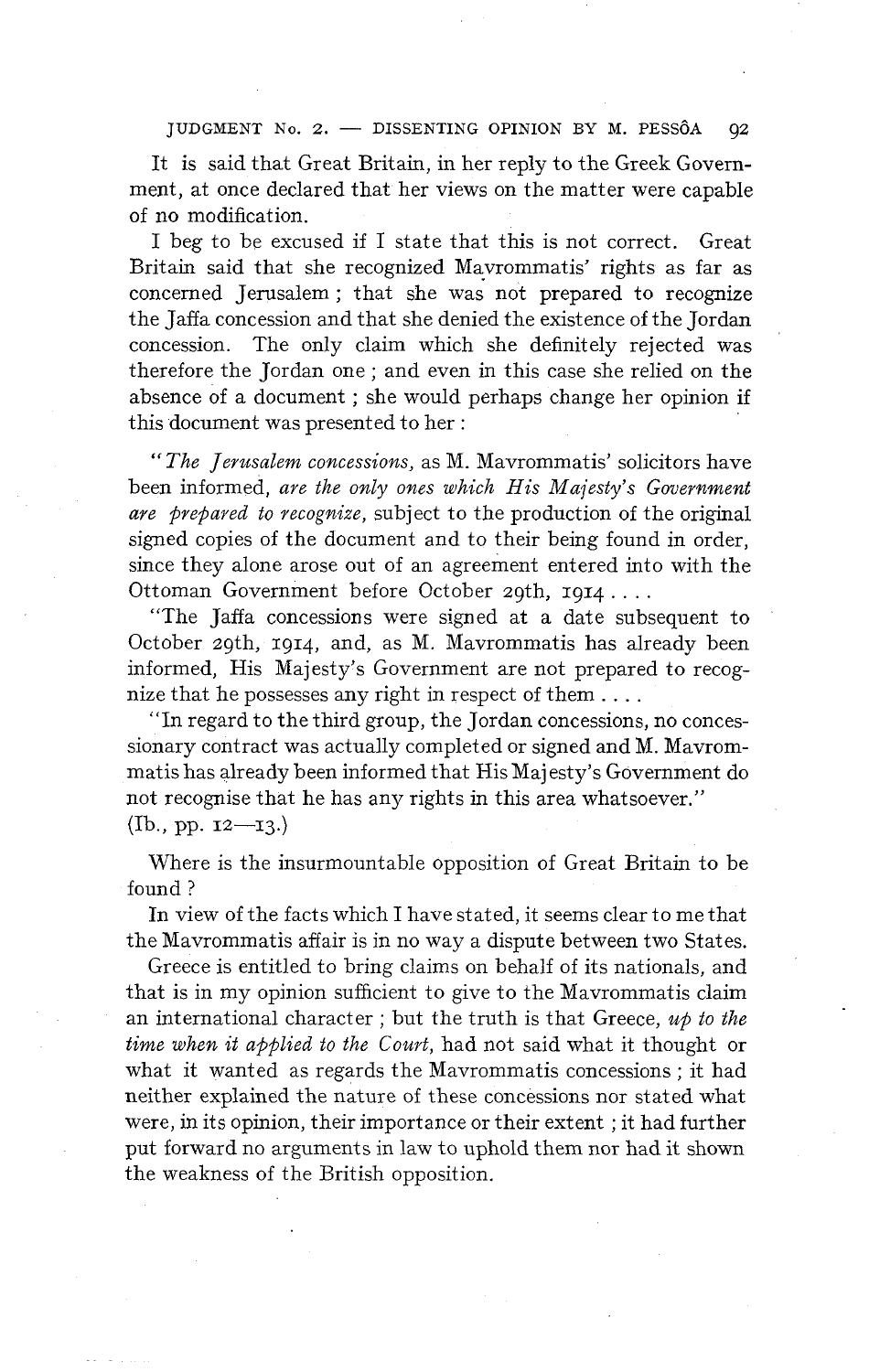#### ARRÊT N° 2.  $\rightarrow$  OPINION DISSIDENTE DE M. PESSÔA 93

Il résulte, en second lieu, des faits exposés, qu'il n'y a eu aucune négociation entre les deux gouvernements sur ces réclamations : le Gouvernement grec a demandé au Gouvernement britannique quel était son point de vue sur les contrats Mavrommatis ; le Gouvernement britannique lui a dit de quelle façon il considérait chacun des contrats ; le Gouvernement hellénique ne lui a pas répliqué.

On conclut, finalement, des faits exposés qu'on n'a d'aucune façon prouvé **l'impossibilité** de résoudre le conflit par voie diplomatique.

Or, en vertu de l'article 26 du Mandat, la Cour n'est compétente que lorsque ces conditions se présentent simultanément : si le différend a lieu entre deux Etats et s'il n'est pas susceptible d'être réglé par des négociations.

Mais ces conditions ne se trouvent pas dans la question soumise à la Cour par le Gouvernement hellénique.

Donc, la Cour n'est pas compétente pour la juger.

**(Signé)** EPITACIO PESSÔA.